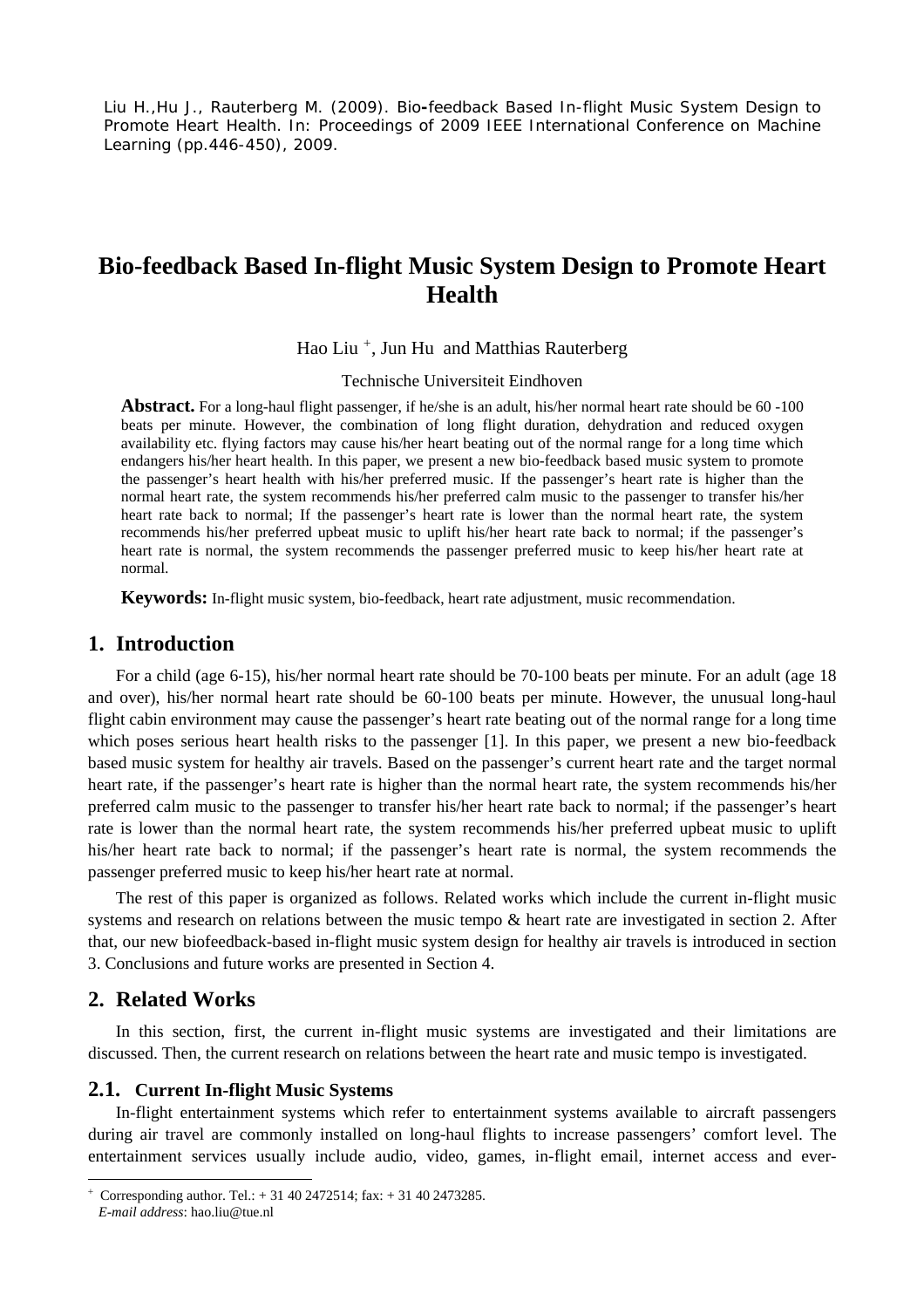increasing digital entertainment options. Liu investigated the current installed in-flight entertainment systems in the aircrafts of airlines of Lufthansa, Air France, British Airways, American Airlines, Delta Airlines, and Japan Airlines which are top airlines in Europe, North America and Asia from Total Scheduled Passengers point of view [2] [3]. All the in-flight entertainment systems provide in-flight music service. All of them are implemented based on the pre-set concept of what customer likes and requires as a homogeneous passenger group that has similar tastes and desires. They present the same interface and music contents to each passenger. If the user wants to get desired music services during air travel for recreation, he/she needs to interact with the in-flight entertainment system by means of touch screen, etc. to browse and select the desired music from provided options (refer to figure1). However, if the available choices are many and/or the passenger himself/herself is not familiar with the service category structure, and/or the interaction design is poor, the passenger tends to get disoriented and not manage to find the most appealing music; if the available choices are limited (for example, most airlines we investigated only provide several music albums during air travel), the chance for the passenger to find desired music services is slim. What is more, due to different kinds of music may lead the listener to different bio states; it is possible that the user selected music may lead him/her to difficult bio states. Under these circumstances, the current in-flight music systems do not contribute to improve the passenger's health level, on the contrary, to some extends, it exacerbates the situation.



Fig. 1: Interface of the in-flight music system [4]

#### **2.2. Current Research on Relations Between Heart Rate and Music Tempo**

To my best knowledge, there are few literatures about relations between the heart beat and music tempo. Peter Sleight found that listening to music with a slow or meditative tempo has a relaxing effect on people, slowing breathing and heart rate. Listening to faster music with a more upbeat tempo has the opposite effect speeding up respiration and heart rate [5]. However, there is a long literature involving the use of music for reducing the user's psychological stress. Researches have show that heart rates can be used as an indicator of stress. For example, Nancy found that during the exam and when their graded exams were returned to them, most students' heart rates increase substantially [6]. Taelman reported that a person's heart rate is significantly faster when he is in mental stress than at rest [7].

 Miluk-Kolasa et al. showed that music was one of the relaxing adjuncts in modulating the ascent of autonomic responses to negative stress [8]. Knight and Rickard revealed that relaxing music attenuated blood pressure and heart rate after a stressful task; moreover, the level of subjective anxiety was reduced after the presentation of relaxing music. The tempo of the music being listened to appears to be an important parameter here [9]. Steelman looked at a number of studies of music's effect on relaxation where tempo was varied and concluded that tempos of 60 to 80 beats per minute reduce the stress response and induce relaxation, while tempos between 100 and 120 beats per minute stimulate the sympathetic nervous system [10]. White and Shaw reported similar results and argued that tempos slower than the average human's heart rate (40 to 60 beats per minute) induce suspense, while tempos of 60 beats per minute with a low pitch are most soothing [11]. Stratton and Zalanowski conducted experiments and found that preference, familiarity or past experiences with the music have an overriding effect on positive behavior change than other types of music [12]. Iwanaga found that people prefer music with tempo ranging from 70 to 100 per minute which is similar to that of adults' heart rate within normal daily situations [13].

## **3. Bio-feedback Based In-flight Music System Design to Promote Heart Health**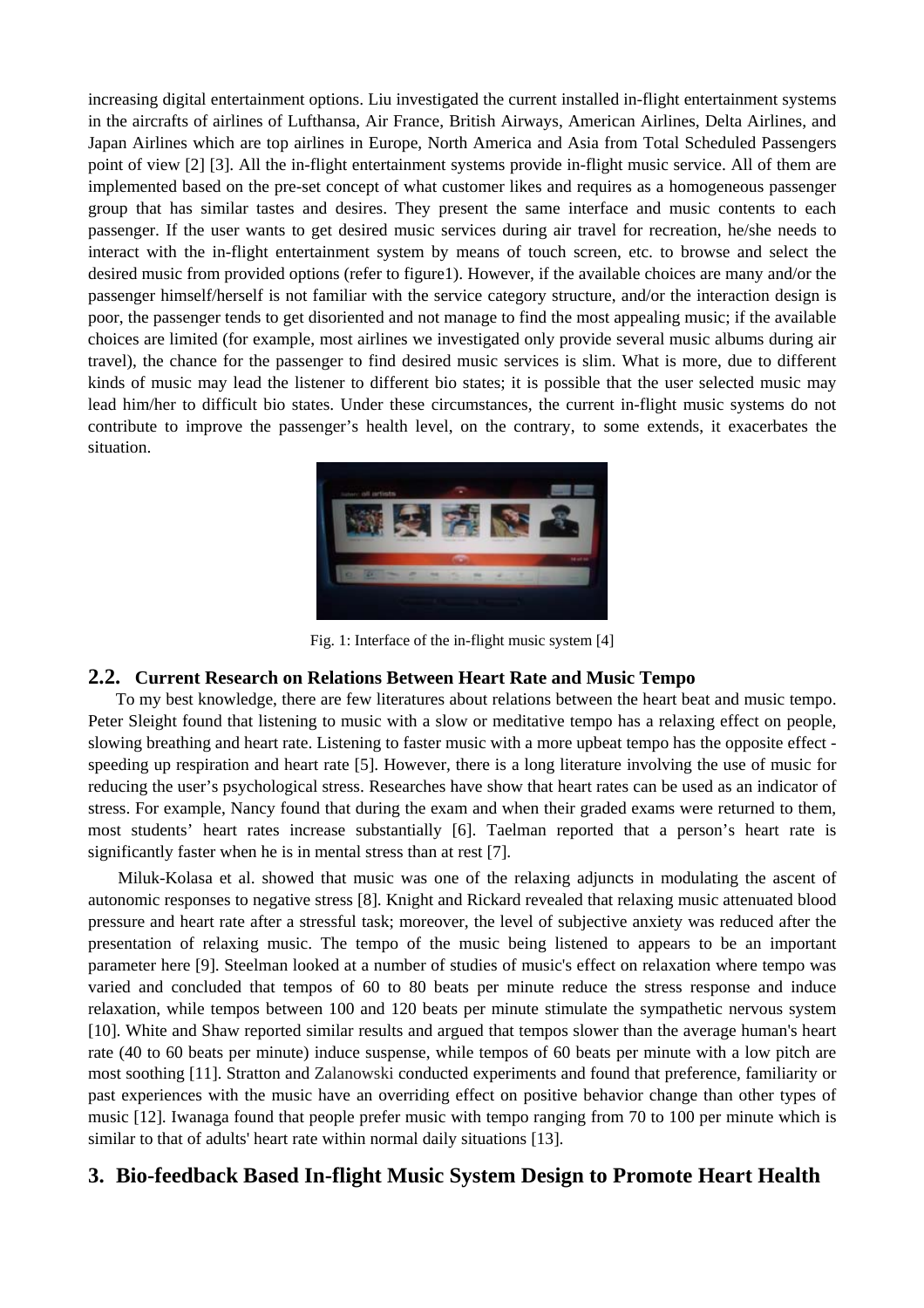In this section, we start by introducing a desired usage scenario of our bio-feedback based in-flight music system, and then, we present a healthy heart state model; after that, how to described music and the user's music preference are discussed; finally, the bio-feedback based in-flight music system which mediates between the passenger's heart rate state, music, and user's music preference to enable the passenger's heart to beat within the normal range is presented.

#### **3.1. In-flight Music System Usage Scenario**

 Mr. John Doe is a frequent air traveler; he always travels with Airline SEAT. In order to get "added value" from Airline SEAT, he applies to be a golden club member of Airline SEAT. He fills in a golden club member application form which contains his date of birth and preferred genres of music etc. information and submits it to Airline SEAT. After Airline SEAT receives his application form and approves, Mr. John Doe's personal data is input into Airline SEAT's in-flight entertainment system database by Airline SEAT's system administrator. Next time, when Mr. John Doe checks in at Airline SEAT's check-in desk, the staff of Airline SEAT will make a personalized connection between Mr. John Doe's in-seat entertainment interface and the on-board entertainment server to enable him to get personalized music service.

 During air travels, Mr. John Doe's heart rate data is used as an indication of his heart health by the music system. As an adult (age 18 and over), Mr. John Doe's normal heart rate is 60-100 beats per minutes. During the flying, if Mr. John Doe feels uncomfortable and his heart rate is high, then the system will recommend him a music playlist which can transfer Mr. John Doe back to the normal state. We assume that after some time, Mr. John's heart rate back to normal, if Mr. John Doe still likes to enjoy the music, the system will recommend him personalized music which can keep his heart rate at normal range; if Mr. John Doe feels depressed and his/her heart rate is low during flying, then the system will recommend a music playlist which can uplift Mr. John Doe back to the normal state.

#### **3.2. Heart Rate Model**

Heart rate is a measure of the number of heart beats per minute [14]. For a child (age 6-15), his/her normal heart rate at rest is 70-100 beats per minute. For an adult (age 18 and over), his/her normal heart rate at rest is 60-100 beats per minute. Then for each age group, we can model three heart rate states: high (100- 220), normal (60-100 or 70-100) and low (60-0 or 70-0).

#### **3.3. Music Description**

A piece of music can be described by a set of attribute/value pairs. It can be expressed formally by an ordered vector  $E_m = ((a_m, v_m), (a_m, v_m), \dots, (a_m, v_m))$  where  $(a_m, v_m)$  is the  $n^{\text{th}}$  attribute/value pair. Each attribute/value pair describes one aspect of the music. Some attributes contain information mainly for user preferred music recommendation/selection (e.g. title, artist, recording company). Some attributes address the nature of the piece of music (e.g., tempo, rhythm).

#### **3.4. User's Music Preference**

The information of a user which can reflect his/her music NRDs (Needs Requirements and Desires) is called a user music preference model [15] [16]. Rentfrow found that when people discuss their music preferences they tend to do so first at the level of genres and to lesser extent subgenres and only later step up to broader terms (e.g., loud) or down to specific artists (e.g., Van Halen) or songs (e.g., "Running with the Devil" ) [17]. Thus, the genre is the optimal level at which to start our investigations of music preferences.

#### **3.5. Bio-feedback Based In-flight Music System Architecture Design and Implementation**

Figure 2 presents the state chart of our bio-feedback based in-flight music system. In the figure, the target state of the heart rate is normal. If the passenger's heart rate is in the low state, then, his/her preferred genre of music with tempos between 120 and 100 is recommended to uplift him/her; if the passenger's heart rate is in the high state, his/her preferred genre of music with tempos between 60 and 80 is recommended to calm him/her; if the passenger's heart rate is in the normal state, his/her preferred genre of music with tempos between 70-100 is recommended.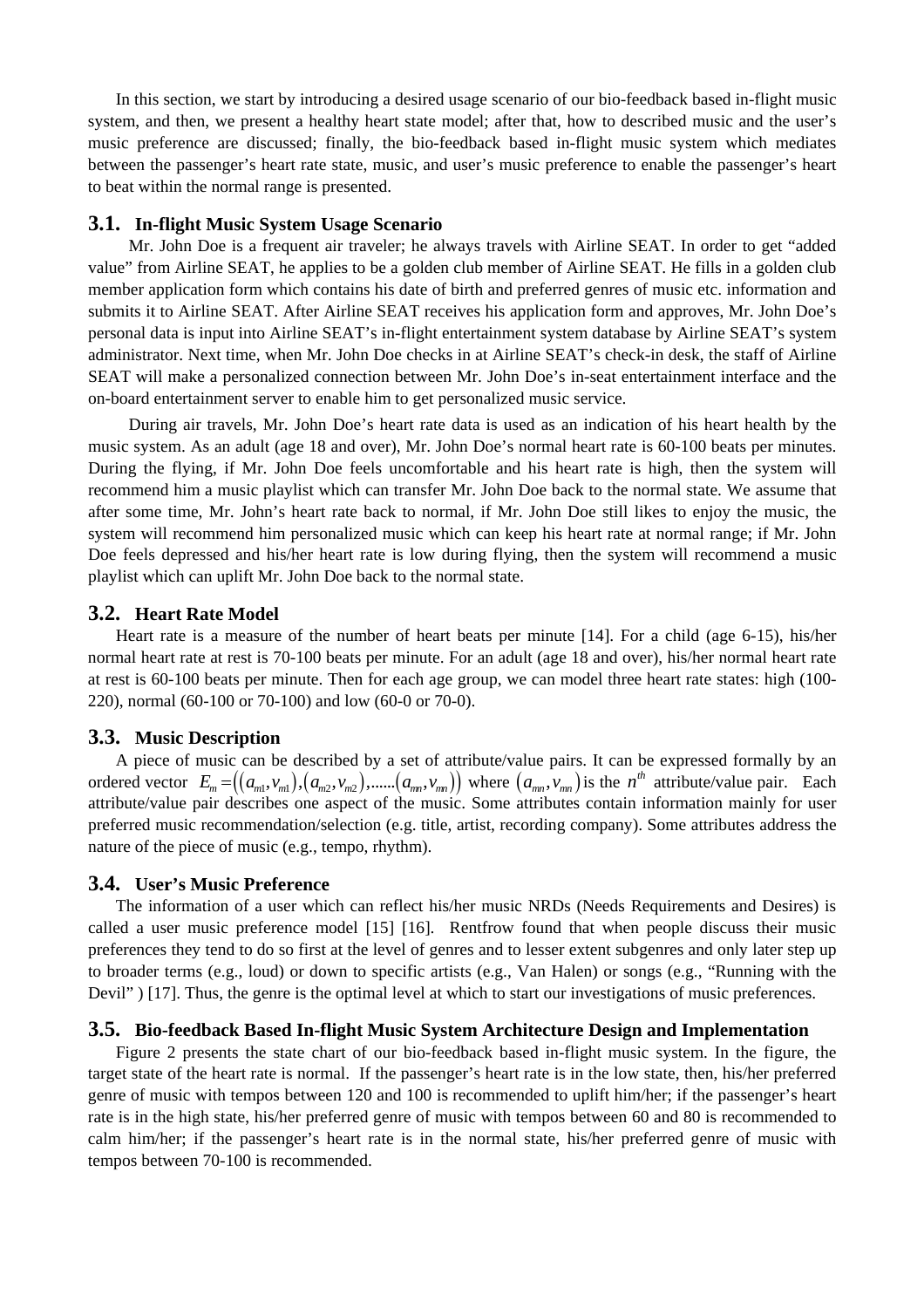

Fig. 2: Transition graph for the heart rate state Fig. 3: The architecture of the in-flight music system

 Figure 3 shows the main components that make up our bio-feedback based in-flight music system. The whole architecture is divided into five abstraction levels from the functionality point of view. The lowest level is the resource level which contains the music, heart rate bio sensors and user music preference. The second layer is the resource manager layer which includes the music service manager, bio signal manager and user music preference manager. The music manager is responsible for music registration, un-registration, etc functions. The bio signal manager collects and models signals from bio sensors and stores them in the database. The user music preference manager collects and updates the user's music preference information. The third layer is the database layer which constitutes by a database. It acts not only as a data repository, but also enables the layers and the components in the layers loosely coupled. This increases the flexibility of the whole architecture. For example, replacing or updating components in the resource manager layer does not affect the architecture performance unless data structures they store in the database changed. The fourth layer is the adaptive control unit layer which includes adaptive inference component. It is used to mediate between the music, heart rate state and available music to recommend personalized music to transfer the passenger from the current state to the target state. The fifth layer is the interface layer. The passenger interacts with the in-flight music system interface to get music services.

The in-flight music system is implemented with web-based browse/server architecture. For each passenger, there is an in-seat computer which monitor is a touch screen. These computers are connected to a central server. The passenger can browse the in-flight music system via the in-seat touch screen. Figure 4 is a screen print of our integrated music manager, user preference manger, and music streaming server. Figure 5 is a screen print of the music system interface. In the figure, a music playlist is recommended to the passenger according to his/her current heart rate state.



Fig. 4: User preference manager and music server Fig. 5: Music system interface



## **4. Conclusion**

In-flight music systems play an important role in improving passengers' comfort level during air travels. Today, the current in-flight music systems have made significant progress in providing music service with user friendly interface, interaction mode and ever increasing music options, etc. However, despite all these advances, the current in-flight music systems surveyed in this paper still have much room to improve to enable healthy air travels. In this paper, we present a new biofeedback based in-flight music system for